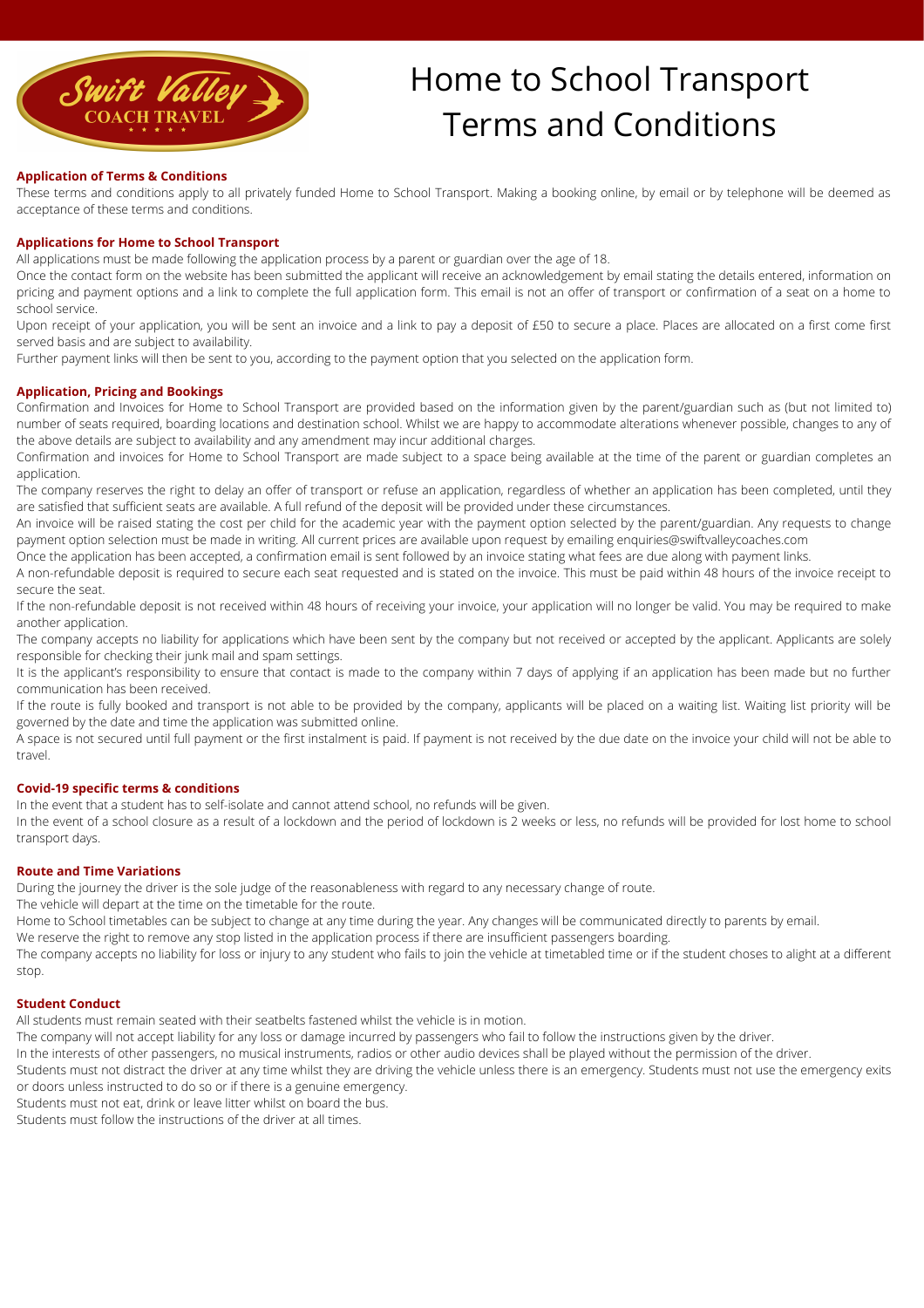

# Home to School Transport Terms and Conditions

The driver is responsible for the safety of the vehicle and as such may remove, or prevent from boarding, any passenger whose conduct is in breach of the Public Service Vehicle (conduct of drivers, inspectors, conductors and passengers) Regulations 1990.The parent or guardian is responsible for the conduct of the student and for any damage caused to the vehicle by the student during the journey.

Students are expected to arrive at the boarding location before the bus is due to arrive. The company advises this should be 5 minutes before. Parents and guardians are reminded that the times detailed on the timetable are departure times. Students are expected to wait 20 minutes if the bus is late. All delays are communicated as soon as is reasonably practical by text or email.

During inclement weather, parents, guardians will be advised by text and email of any disruptions to Home to School Transport. The company reserves the right not to serve stops which are considered to be too dangerous during inclement weather.

Students are expected to wait sensibly when waiting at their stop, stand away from the edge of the road and board and alight the coach in an orderly manner to avoid hurting themselves and others. Students who need to cross the road after disembarking should do so after the bus has driven away so that they can see other vehicles and can clearly be seen by other road users.

If the bus breaks down or is involved in an accident, students must follow the driver's instructions. Students should remain calm and not leave the area unless given approval by the driver. If a student is unwell or injured during the journey or can see someone who is they should alert the driver when it is safe to do so.

## **Covid-19 Safety**

These terms and conditions should be read in conjunction with our Covid-19 Safer Operating Procedures for Home to School Transport.

## **Students must**

Wear a face mask/covering on home to school transport unless exempt

Board promptly and in a sensible manner

Follow social distancing rules at stops

Remain seated, facing forward until the aisle is clear and must not queue in the aisle space

Use hand sanitiser when boarding the coach and again before entering school

## **Students must not**

Remove their face mask/covering during the journey Move seats between stops Eat or drink whilst on the bus Leave litter or personal belongings on the bus Put bags on seats Turn around to face their friends behind them Travel if they have symptoms of Covid-19

## **Passenger Property**

The company will take all reasonable steps to avoid loss or damage to students' personal property.

The company accept no liability for loss and/or damage to passengers' property, personal items, bags or musical instruments left unattended on the vehicle All items of lost property when found are labelled and held at our Travel Office and are subject to current Public Service Vehicle (lost property) Regulations. Low value items (such as hats, gloves etc) will be kept for one month. Higher value items (such as mobile phones etc.) will be kept for three months after which all items will be destroyed. Collection of lost property can made from our Travel Office during our opening hours. Please call ahead to arrange a collection time.

It is the responsibility of the parent/guardian to ensure that adequate insurance cover is sought to cover loss or damage to students' items.

## **Damage**

The parent or guardian is responsible for any damage caused to the vehicle by the student during the journey. A minimum charge of £100 will be made if the vehicle is damaged.

## **Breakdowns and Delays**

The company will not be liable for loss or inconvenience caused by breakdown, traffic congestion or other delays outside of our control and no compensation will be provided.

## **Complaints**

In the event of complaints about the company's products or services the parent or guardian should write to the company within 14 days. In accordance with our company feedback and complaints procedure, all complaints are acknowledged within three working days and a full response can be expected within a further ten working days. Our feedback and complaints procedure is available upon request.

Complaints should be made in writing to the company by email to [enquiries@swiftvalleycoaches.com](mailto:enquiries@swiftvalleycoaches.com)